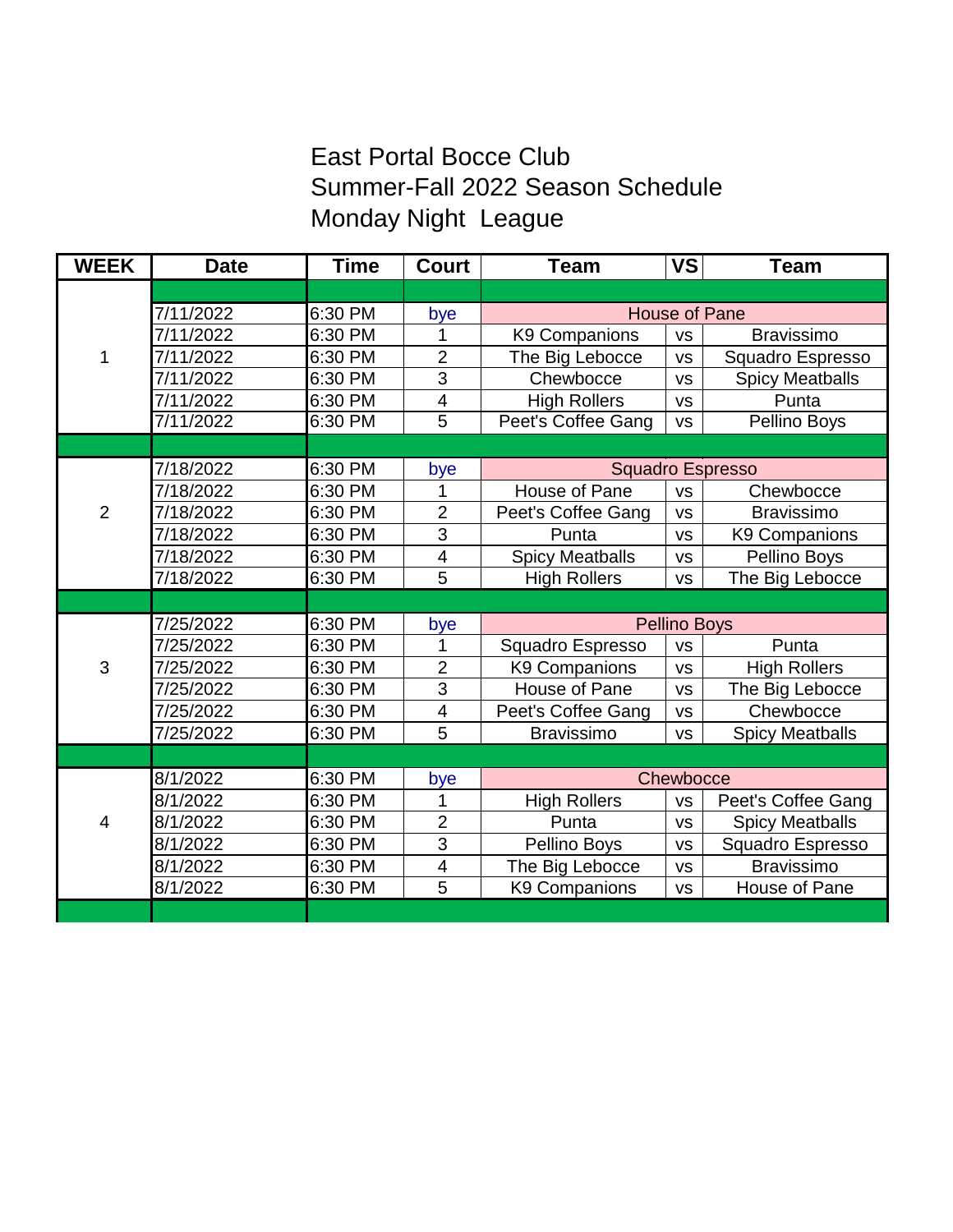|                | 8/8/2022  | 6:30 PM | $by \underline{e}$      | <b>Peet's Coffee Gang</b> |                     |                        |  |
|----------------|-----------|---------|-------------------------|---------------------------|---------------------|------------------------|--|
| 5              | 8/8/2022  | 6:30 PM | 1                       | The Big Lebocce           | <b>VS</b>           | <b>Spicy Meatballs</b> |  |
|                | 8/8/2022  | 6:30 PM | $\overline{2}$          | House of Pane             | <b>VS</b>           | Pellino Boys           |  |
|                | 8/8/2022  | 6:30 PM | 3                       | <b>High Rollers</b>       | <b>VS</b>           | <b>Bravissimo</b>      |  |
|                | 8/8/2022  | 6:30 PM | $\overline{\mathbf{4}}$ | Squadro Espresso          | <b>VS</b>           | K9 Companions          |  |
|                | 8/8/2022  | 6:30 PM | $\overline{5}$          | Punta                     | <b>VS</b>           | Chewbocce              |  |
|                |           |         |                         |                           |                     |                        |  |
| 6              | 8/15/2022 | 6:30 PM | bye                     | <b>K9 Companions</b>      |                     |                        |  |
|                | 8/15/2022 | 6:30 PM | 1                       | <b>Bravissimo</b>         | <b>VS</b>           | Pellino Boys           |  |
|                | 8/15/2022 | 6:30 PM | $\overline{2}$          | Chewbocce                 | <b>VS</b>           | The Big Lebocce        |  |
|                | 8/15/2022 | 6:30 PM | 3                       | Peet's Coffee Gang        | <b>VS</b>           | Punta                  |  |
|                | 8/15/2022 | 6:30 PM | $\overline{\mathbf{4}}$ | House of Pane             | <b>VS</b>           | <b>Spicy Meatballs</b> |  |
|                | 8/15/2022 | 6:30 PM | 5                       | Squadro Espresso          | <b>VS</b>           | <b>High Rollers</b>    |  |
|                |           |         |                         |                           |                     |                        |  |
| $\overline{7}$ | 8/22/2022 | 6:30 PM | bye                     |                           | <b>High Rollers</b> |                        |  |
|                | 8/22/2022 | 6:30 PM | 1                       | Chewbocce                 | <b>VS</b>           | K9 Companions          |  |
|                | 8/22/2022 | 6:30 PM | $\overline{2}$          | <b>Bravissimo</b>         | <b>VS</b>           | Punta                  |  |
|                | 8/22/2022 | 6:30 PM | 3                       | Squadro Espresso          | <b>VS</b>           | House of Pane          |  |
|                | 8/22/2022 | 6:30 PM | $\overline{4}$          | Pellino Boys              | <b>VS</b>           | The Big Lebocce        |  |
|                | 8/22/2022 | 6:30 PM | 5                       | <b>Spicy Meatballs</b>    | <b>VS</b>           | Peet's Coffee Gang     |  |
|                |           |         |                         |                           |                     |                        |  |
|                | 8/29/2022 | 6:30 PM | bye                     | <b>Spicy Meatballs</b>    |                     |                        |  |
| 8              | 8/29/2022 | 6:30 PM | 1                       | The Big Lebocce           | <b>VS</b>           | Punta                  |  |
|                | 8/29/2022 | 6:30 PM | $\overline{2}$          | Squadro Espresso          | <b>VS</b>           | Peet's Coffee Gang     |  |
|                | 8/29/2022 | 6:30 PM | 3                       | K9 Companions             | <b>VS</b>           | Pellino Boys           |  |
|                | 8/29/2022 | 6:30 PM | $\overline{4}$          | Chewbocce                 | <b>VS</b>           | <b>High Rollers</b>    |  |
|                | 8/29/2022 | 6:30 PM | 5                       | House of Pane             | <b>VS</b>           | <b>Bravissimo</b>      |  |
|                |           |         |                         |                           |                     |                        |  |
| $9$            | 9/5/2022  | 6:30 PM | bye                     | <b>Bravissimo</b>         |                     |                        |  |
|                | 9/5/2022  | 6:30 PM | 1                       | Pellino Boys              | <b>VS</b>           | <b>High Rollers</b>    |  |
|                | 9/5/2022  | 6:30 PM | $\overline{2}$          | <b>Spicy Meatballs</b>    | <b>VS</b>           | K9 Companions          |  |
|                | 9/5/2022  | 6:30 PM | 3                       | The Big Lebocce           | <b>VS</b>           | Peet's Coffee Gang     |  |
|                | 9/5/2022  | 6:30 PM | $\overline{\mathbf{4}}$ | Punta                     | <b>VS</b>           | House of Pane          |  |
|                | 9/5/2022  | 6:30 PM | 5                       | Chewbocce                 | <b>VS</b>           | Squadro Espresso       |  |
|                |           |         |                         |                           |                     |                        |  |